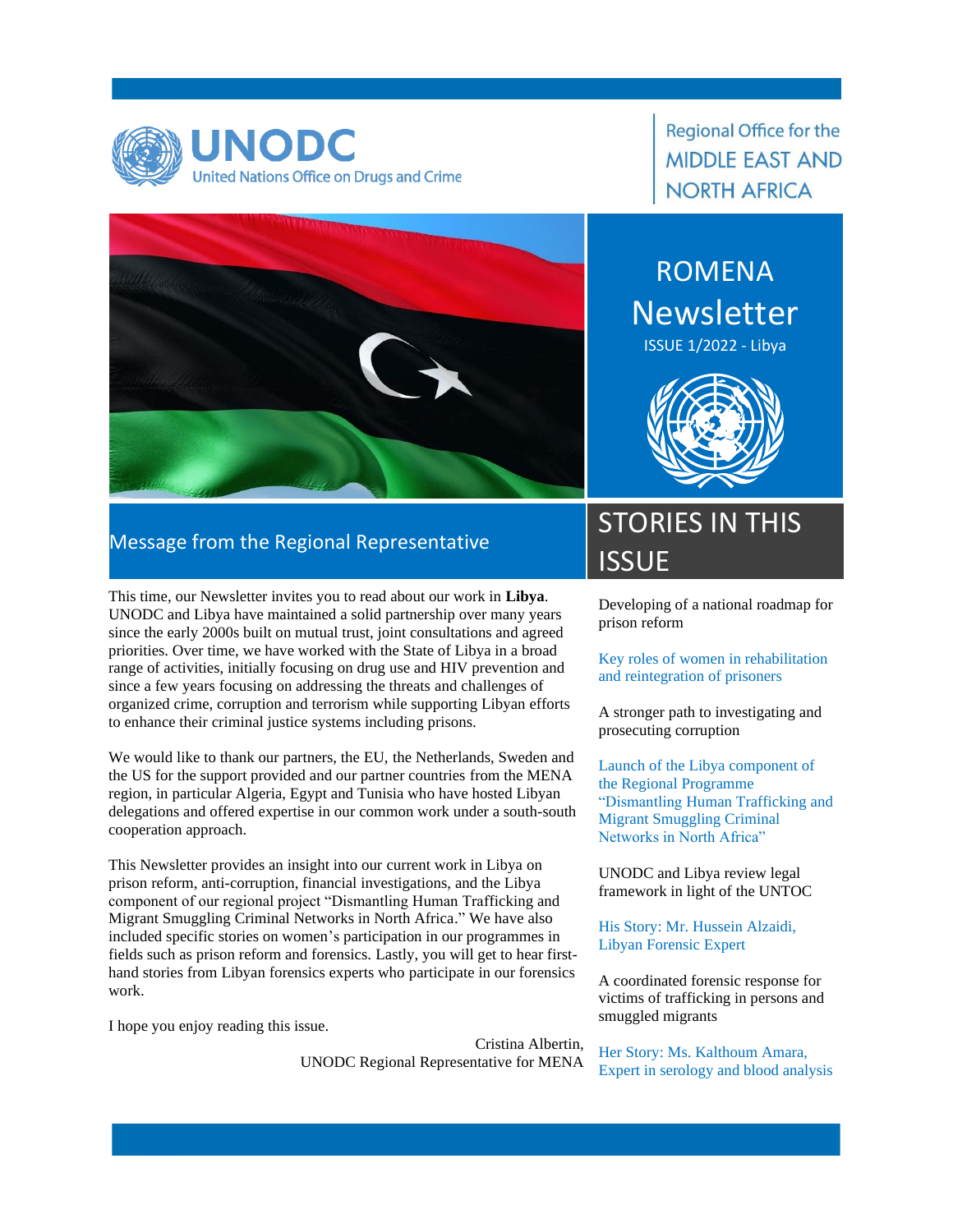*Developing a national roadmap for prison reform*



As the guardian of the Nelson Mandela Rules, UNODC supports the Member States with technical assistance and advisory services in the area of prison reform to uphold international norms and standards and thereby reduce the scope of imprisonment, strengthen prison management, improve prison conditions and facilitate the social integration of prisoners upon release.

An example of South-South cooperation, UNODC organized in collaboration with the Libyan Ministry of Justice and the Algerian Prison Administration, a three-day workshop in Tunis with government representatives from Libya and the Algerian Prison Administration to exchange experiences, best practices and challenges with regards to reforming the Libyan penitentiary system in line with international norms and standards. The workshop was part of the project "Strengthening Prison Reform in Libya, Under the Guiding Principles of Rehabilitation and Social Integration" funded by the Kingdom of the Netherlands.

During the three-day workshop, participants discussed how to address challenges and initiate reform in Libya with regards to the penitentiary system and focused on the specific needs and challenges in the context of Libya. Some of the areas highlighted are the living conditions for inmates, prisons'

infrastructure, prison security, prison health and internal and external challenges faced by the Libyan prison administration.

The outcome of the discussions during the three-day workshop serves as a first step in developing a national roadmap on prison reform in Libya tailored to the specific needs of the Libyan penitentiary system.

*Key roles of women in rehabilitation and reintegration of prisoners*



The importance of rehabilitation and reintegration of prisoners is becoming clearer day by day as it helps prisoners avoid recidivism and gain a second chance in being positive members of their society and for communities at large to be safer from the harms caused by crimes that lead to imprisonment.

As part of the project "Strengthening prison reform in Libya, under the guiding principle of rehabilitation and social integration" funded by the Netherlands, UNODC, in collaboration with the Libyan Ministry of Justice (MoJ) and the Algerian Prison Administration organized a 10-days training for women who work in prisons in Libya.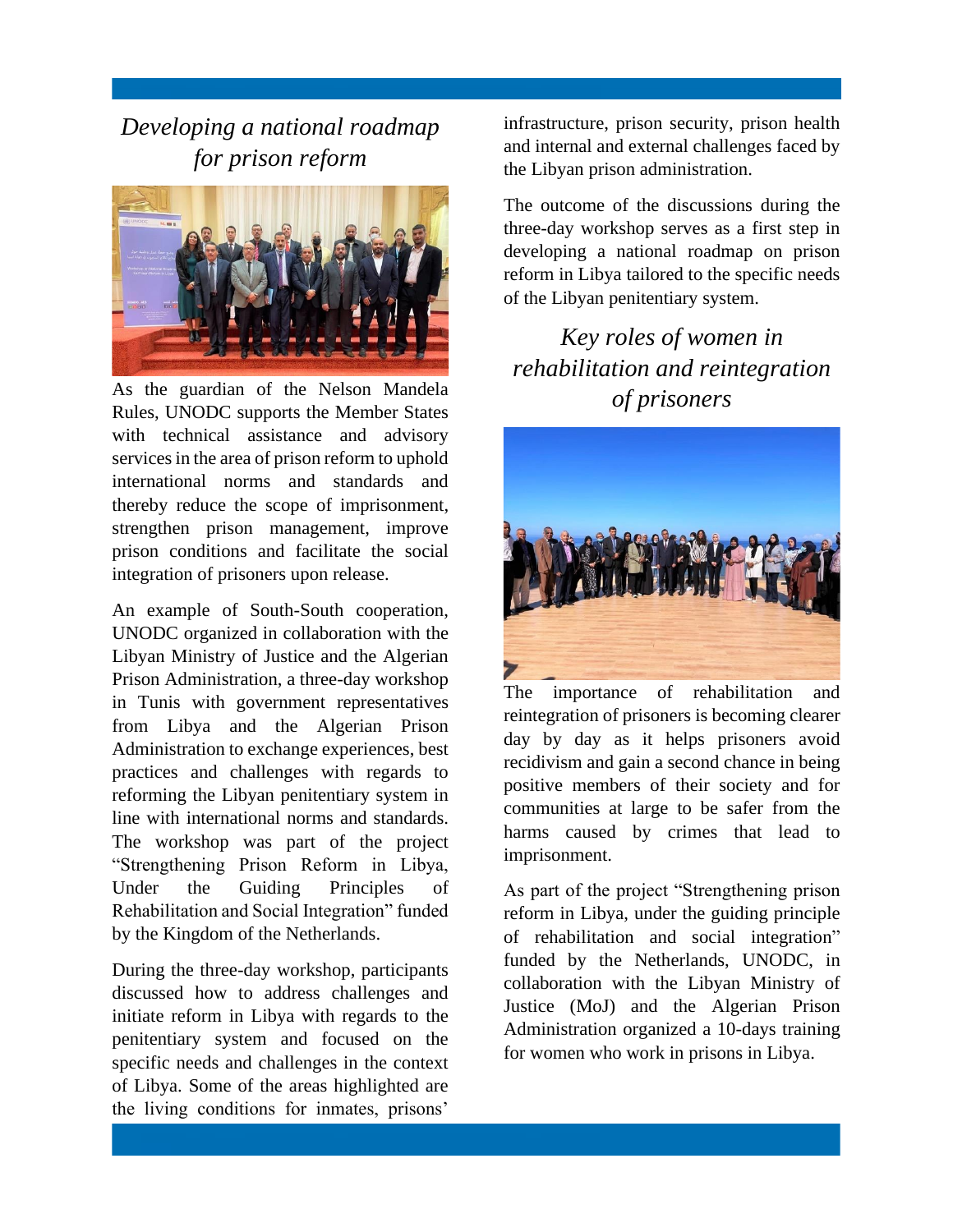The training provided a chance to the women officials to gain practical knowledge that can make a difference in the lives of many prisoners. Such knowledge included the necessary psychosocial support, [the United](https://www.unodc.org/documents/justice-and-prison-reform/Bangkok_Rules_ENG_22032015.pdf)  [Nations Rules for the Treatment of Women](https://www.unodc.org/documents/justice-and-prison-reform/Bangkok_Rules_ENG_22032015.pdf)  [Prisoners and Non-custodial Measures for](https://www.unodc.org/documents/justice-and-prison-reform/Bangkok_Rules_ENG_22032015.pdf)  [Women Offenders known as "the Bangkok](https://www.unodc.org/documents/justice-and-prison-reform/Bangkok_Rules_ENG_22032015.pdf)  [Rules,"](https://www.unodc.org/documents/justice-and-prison-reform/Bangkok_Rules_ENG_22032015.pdf) the specific policies related to young children of mothers who live in prison, and the process and programmes for reintegration and rehabilitation.

#### *A stronger path to investigating and prosecuting corruption*

Corruption is a complex social, political, and economic phenomenon that affects all countries. **Corruption** undermines democratic



institutions, slows economic development, and contributes to governmental instability.

People and institutions are equally important in countering corruption. UNODC, in collaboration with the Egyptian Administrative Control Authority (ACA)'s training arm, the Egyptian Anti-Corruption Academy, organized training for the Libyan national authorities to support Libya in strengthening its criminal justice response to corruption. 19 participants representing law enforcement, prosecution and judiciary authorities and financial analysts received first-hand information and capacity building to:

a- investigate and prosecute corruption

b- trace, seize, and confiscate assets linked to high-level corruption, and

c-obtain insight on the international obligations and good practices and the Egyptian experience in this field.

This is part of the European Union (EU) funded project "Building Libya's National Capacity to Prevent and Combat Corruption and Money Laundering" taking place from 2020 to 2023 and implemented jointly with the United National Interregional Crime and Justice Research Institute (UNICRI), in which Libyan authorities and law enforcement are receiving the necessary tools and knowledge they need to better combat corruption and financial crimes.

*Promoting integrity and facing corruption in Egypt, Iraq, and Libya* 



Facing corruption effectively requires holistic, systematic, and sustainable solutions that involved all stakeholders. As the private sector plays a crucial role in achieving sustainable development and in the economies of all states, its involvement in countering corruption and promoting integrity is imperative if states are to end corruption.

UNODC organized, in collaboration with the Egyptian Anti-Corruption Academy, the Iraqi Anti-Corruption Academy and the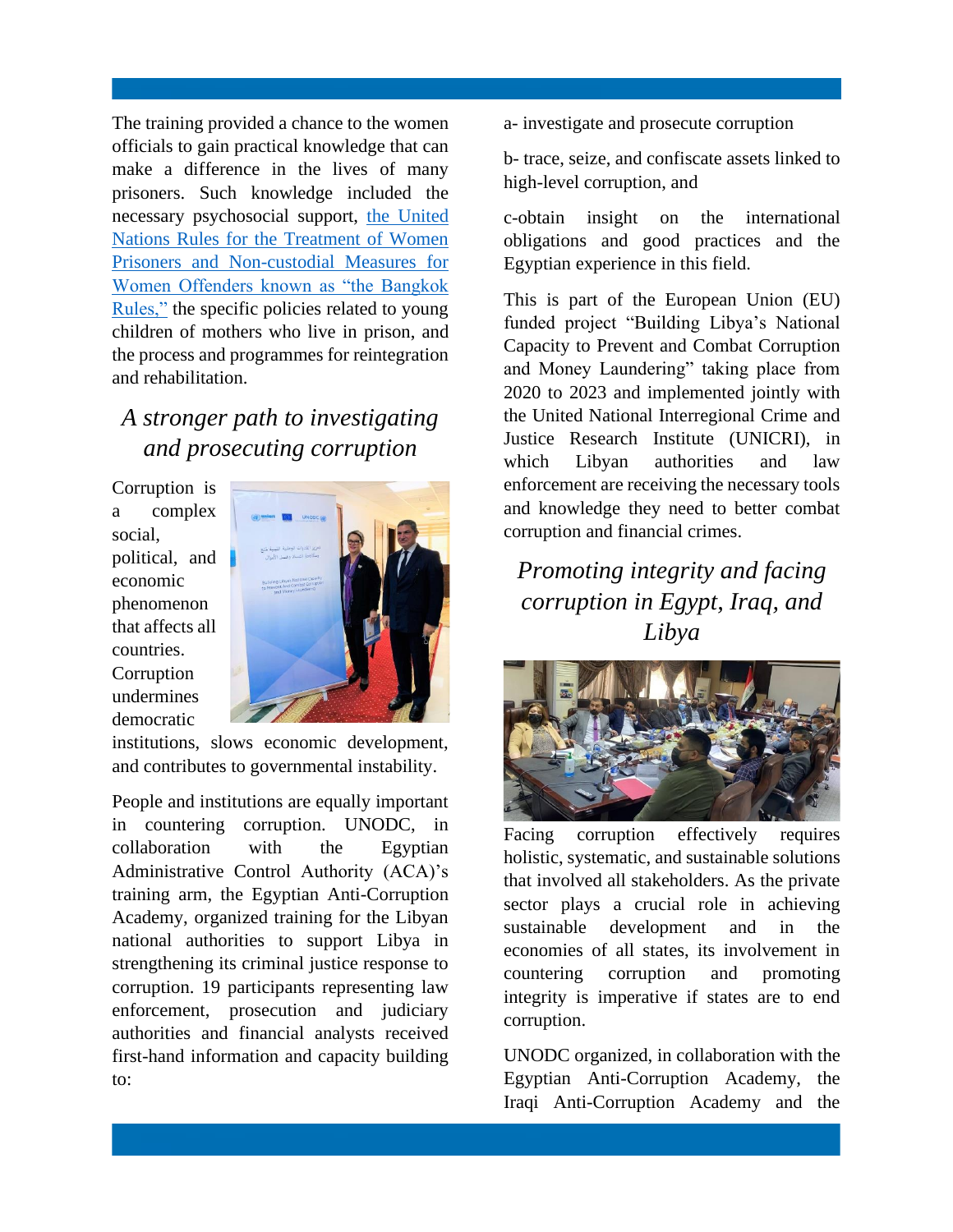Libyan Ministry of Economy and Industry, three training workshops in Egypt, Iraq and Libya under the theme "Countering Corruption and Promoting Integrity in the Private Sector" with the participation of 59 representatives from the Small and Medium Enterprises (SMEs) and with national counterparts working in the field of addressing corruption.

During these workshops, participants were introduced to the national anti-corruption frameworks within which they operate and the [United Nations Convention Against](https://www.unodc.org/unodc/en/corruption/uncac.html)  [Corruption \(UNCAC\),](https://www.unodc.org/unodc/en/corruption/uncac.html) as well as the different types of corruption, how and why it takes place, how it affects their business environment and most importantly how they can act against it and reduce it through risk assessments, internal controls and compliance programs.

These workshops were held within the framework of the project "Strengthening the Private Sector Capacity to Prevent Corruption and Enhance Integrity in the Arab Countries", funded by Siemens Integrity Initiative and being implemented by UNODC in six Arab countries: Egypt, Iraq, Libya, Morocco, Sudan and the UAE.

#### *Launch of the Libya component of the Regional Programme "Dismantling Human Trafficking and Migrant Smuggling Criminal Networks in North Africa"*

The State of Libya, UNODC and the EU launched the Libya package of the regional project "Dismantling human trafficking and migrant criminal networks in North Africa." Funded by the European Union, through the EU Trust Fund for Africa (EUTF), and

implemented by UNODC, the project aims at strengthening the capacities of Libyan authorities to prevent all forms of organized crime, including human trafficking and migrant smuggling. The 15 million Euro regional umbrella programme supports Libya, Egypt, Morocco and Tunisia.

The Libya project focuses comprehensively on enhancing the capacities of law enforcement in detection and interception and of health and social workers to identify and provide support to victims and to criminal justice practitioners to investigate and prosecute cases of migrant smuggling and human trafficking, with an emphasis on regional and international cooperation.

#### *UNODC and Libya review legal framework in light of the UNTOC*



Within the framework of the "Dismantling human trafficking and migrant criminal networks in North Africa" project, UNODC is working with the State of Libya on enhancing the legal framework to address human trafficking and migrant smuggling.

UNODC and the Ministry of Justice (MoJ) brought together 19 participants from different relevant divisions at the MoJ and the Ministry of Interior in a first workshop to discuss the required Libyan legal framework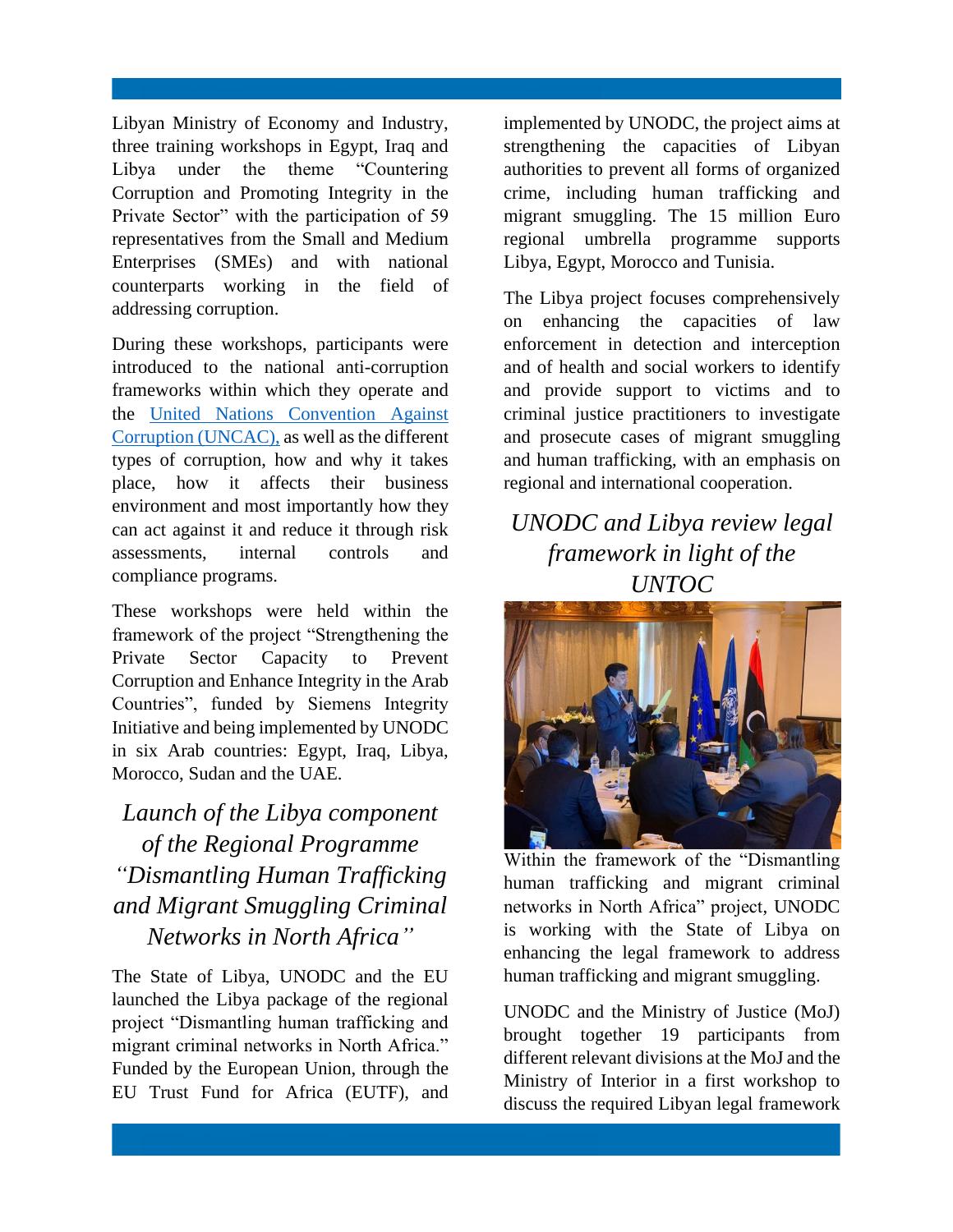with the United Nations Convention against Transnational Organized Crime (UNTOC) and the Protocol to Prevent, Suppress and Punish Trafficking in Persons, Especially Women and Children and the Protocol against the Smuggling of Migrants by Land, Sea and Air.

During the workshop, participants learned about various legislations from other Arab countries in this regard as well as about key principles enshrined in the UNTOC and the two protocols. Putting such knowledge into action, the workshop focused on how to further develop the draft law to address human trafficking.

"We must cooperate with international bodies in order to raise the level of combating irregular migration and raise the effective capacity of colleagues in Libya," the Head of the Libyan delegation, Member of the Supreme Judicial Council, affirmed at the workshop.



[2030,](https://www.unodc.org/unodc/en/strategy/africa-vision.html) which includes Libya as it is a North African Member State, seeks to support countries to strengthen crime prevention, enhance justice, address organized crime, ensure a balanced response to drugs, improve the rule of law and bolster resilience.

*Countering human trafficking and migrant smuggling: Investigation and Key Hub Cities identification*



The pressure on law enforcement and criminal justice systems to effectively identify, investigate, prosecute and adjudicate human trafficking and migrant smuggling cases in accordance with the rule of law continues to grow. Accordingly, raising awareness and providing training for law enforcement officers, is crucial to ensure that cases are identified, perpetrators brought to justice and victims are protected.

As a foundation step to such action, UNODC held a meeting with Libyan authorities to identify and select the key hub cities (KHCs) along the smuggling routes and to jointly assess and develop the work plan related to the identification and interception pillar to enhance the investigative capacities of the Libyan Ministry of Interior (MoI) in its endeavour to tackle migrant smuggling and human trafficking cases. The meeting is part of the project "Dismantling Criminal Networks Operating in North Africa and Involved in Migrant Smuggling and Human Trafficking," funded by the EU.

The meeting was attended by officials from Tripoli and Benghazi representing the Libyan Criminal Investigation Directorate (CID), the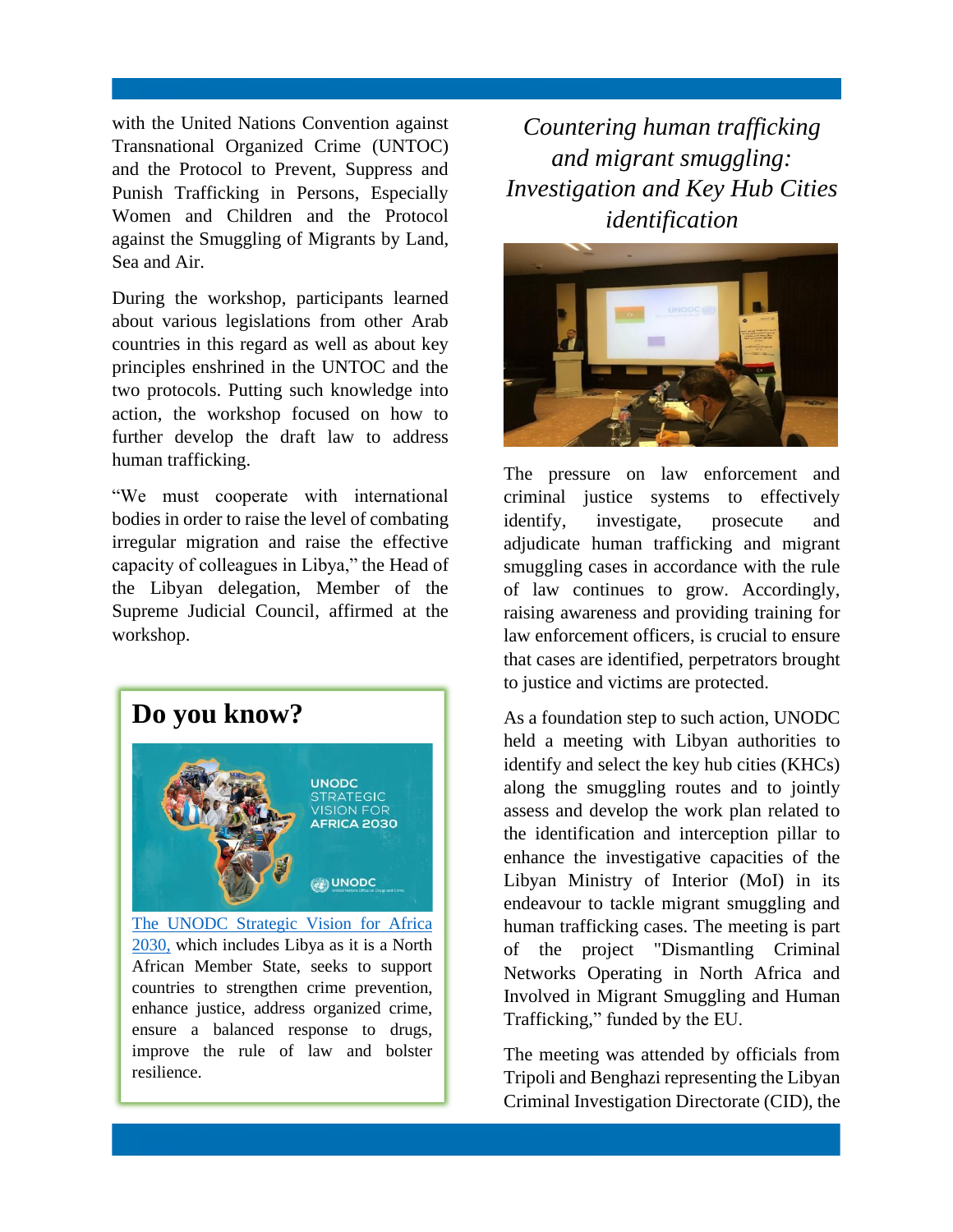Libyan Police Training Institute, and the International Cooperation Directorate. resulted in identifying and selecting the major five KHCs along the smuggling routes, namely Tripoli, Ghadames, Kufra, Qatrun, and Ajdabiya, as well as the drafting and agreeing on a joint capacity-building work plan to be implemented upon the endorsement of the Minister of Interior.

#### *His Story: Mr. Hussein Alzaidi, Libyan Forensic Expert*



**"**I work in the MoI CID, we had equipped a laboratory in a great manner, but unfortunately the conflict in the south of Tripoli has led to the destruction of this laboratory. With the efforts of our team, we extracted some of the equipment and materials and restored some of the working capacity of the laboratory, with its management to 75-80% of its previous working conditions.

When rebuilding, in my opinion, the first thing to consider is to interact with

international experts and field visits to international laboratories and have an insight into how the international community works in the criminal forensics' management field. This is what I think is important the most, including the training workshops.

Of course, we will not stop our work in Libya, we have our expertise in Libya to work on combatting crime. I will use it within our legal mandate for helping rebuild my country. With the UNODC action plan built on SOPs, quality training and equipment, we are confident we will be able to resume our

work**"** 



 $66$ 

Mr Hussein Joma Mohamed Alzaidi<br>Forensic Expert Mol Libya

### *A coordinated forensic response for victims of trafficking in persons and smuggled migrants*

Forensic sciences are at the heart of criminal justice investigations used by all modern law enforcement and justice services to solve all types of crime and bring justice to victims. One of the key elements in effective forensics is that the experts involved own an enhanced sense of coordination, knowledge, and capacities. For this reason, UNODC held a second in-person roundtable for Libyan forensic services to build their capacities in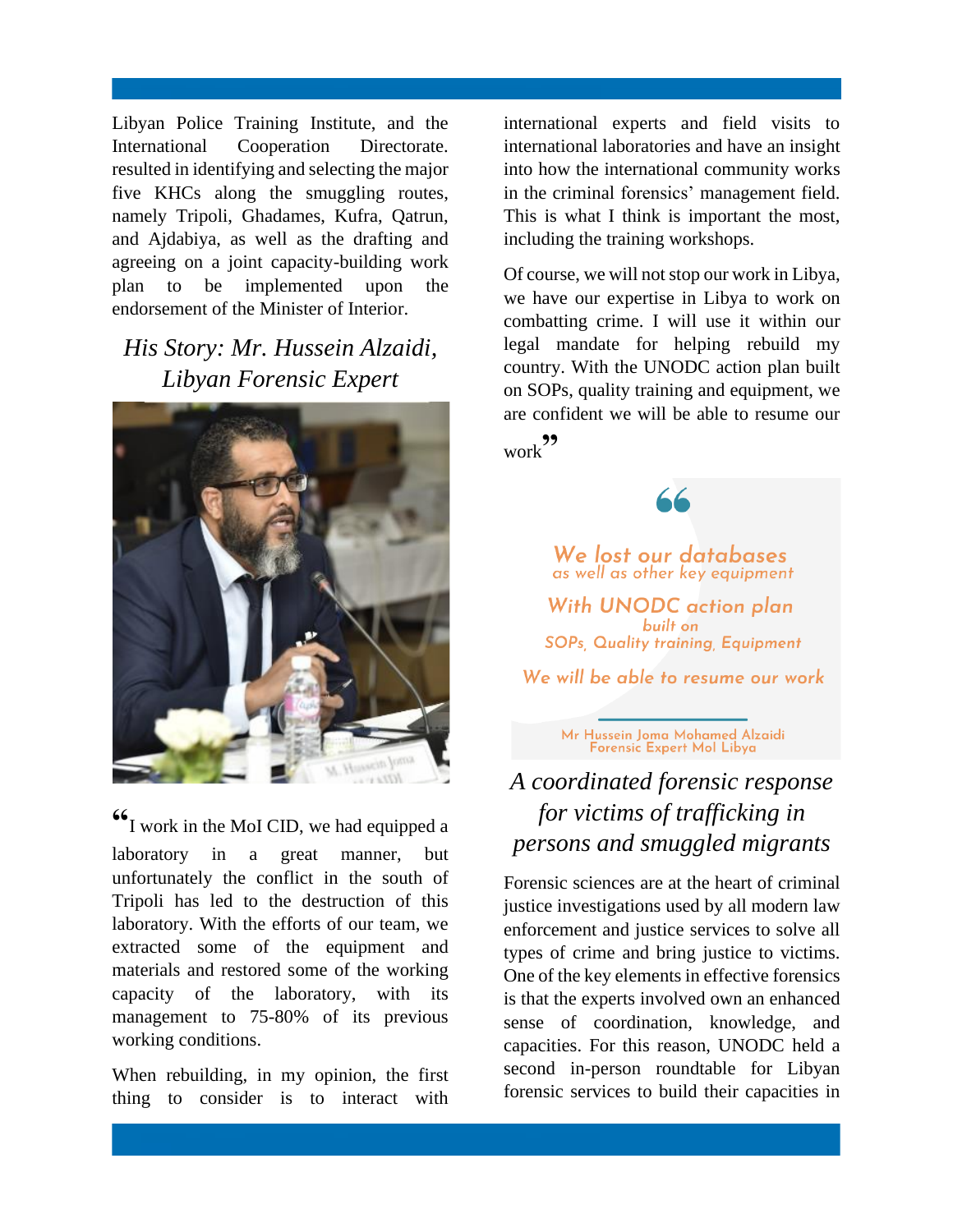the investigation of human trafficking and migrant smuggling crimes. The activity is part of the regional European Union (EU) funded project "Dismantling Human Trafficking and Migrant Smuggling Criminal Networks in North Africa."

The roundtable gathered UNODC experts with six forensic experts from the Criminal Investigations Department (CID) at the Ministry of Interior (MoI), representing the following services: Mass graves forensic investigation, Crime scene forensic investigation, DNA department, Serology department, Micro-Traces department, and the Fingerprint department.

The discussions supported the development of an action plan for forensic services dealing with human trafficking and migrant smuggling, with enhanced Standard Operating Procedures (SOPs) and guidelines, and with the definition of roles and coordination between different services relating to the crime scene investigation.

#### *Her Story: Ms. Kalthoum Amara, Expert in serology and blood analysis*



**"**We will focus on the best practices and SOPs used, I will work on using these processes immediately in the lab and I will use CoC according to good practice. In line with forensic work requirements.

Many challenges are facing forensic experts in Libya including expertise, and having the space to do our work, having the equipment, we also need to enhance our skills so that we each have an advanced stage of being proficient in forensic work. I also wish we gain ISO accreditation in our Toxicology work, in addition to all departments.

**Supporting female officers** and providing the means for advancement in the workplace will encourage other women to join this sector without fear

# Ms Kalthoum Omar Omara<br>Forensic Expert Mol Libya

Choosing exceptional women and supporting them will inspire other women to advance, when there are women employees, it will encourage others to join without fear or hesitation.

Regarding this workshop, at the end of the final day today, with deals with TiP and SoM, and how it comments with the forensic evidence work; personally, I enjoined and gained a lot, and it expanded my understanding that forensic evidence exists in all transnational crimes (Trafficking, terrorist, sexual crimes, and so on).